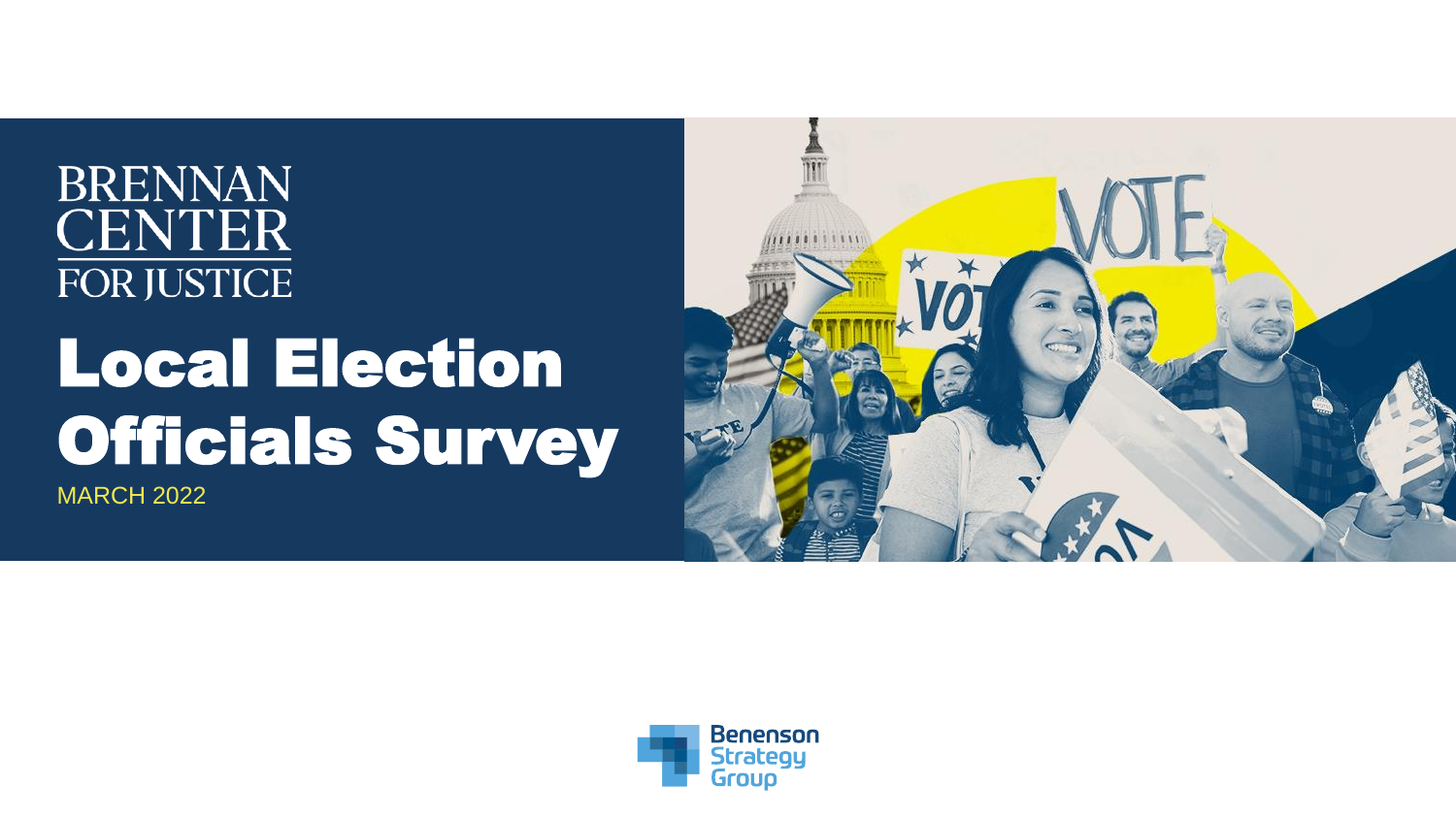

- Benenson Strategy Group conducted 596 interviews from January 31-February 14, 2022 among local election officials across the country and of all political affiliations.
- The survey was conducted online using a list provided by the Brennan Center.
- The margin of error for the dataset is  $+/-$  3.95% at the 95% confidence interval. It is higher among subgroups.



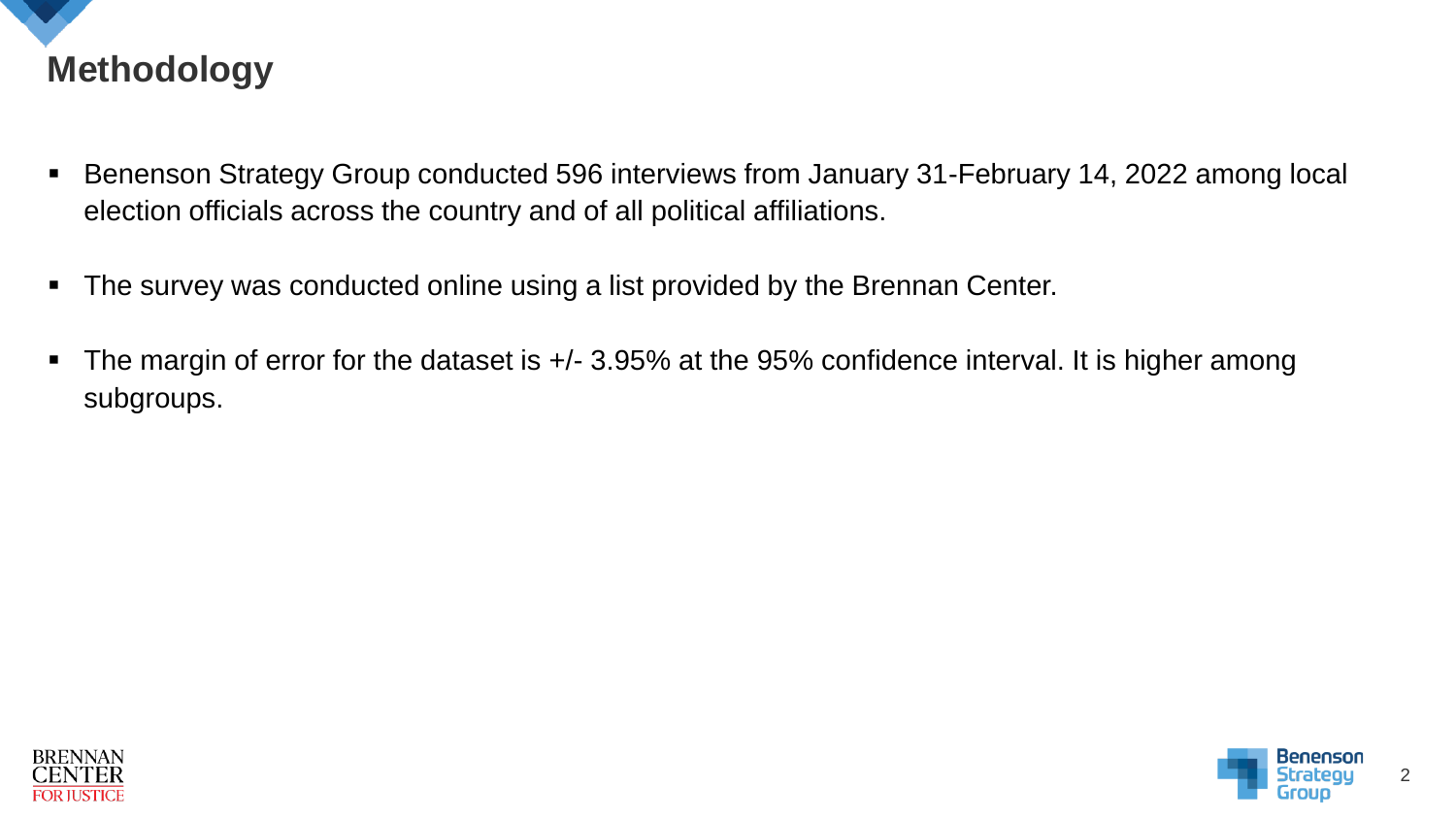## **5 things to know about local election officials**

#### **1. Local election officials need more support in their roles overall.**

- **■** More than 3 in 4 believe the federal government should be doing more to support them.
- Although they feel the most support at the local level, nearly 1 in 3 local election officials still feel that their local government could be doing more to support them.
- Few were familiar with the DOJ task force, but after being told about it, 57% of local election officials believe that task force will have at least some positive impact on their safety.
- **2. Political attacks on the election system are taking a toll on local election officials – and are, in many cases, driving them out of their positions.**
	- Nearly three times as many local election officials are very worried about interference by political leaders in how they and fellow local election officials do their jobs going forward as they say they were before 2020.
	- 1 in 5 local election officials are "very" or "somewhat unlikely" to continue serving through 2024; politicians' attacks on the system, stress, and retirement plans are the primary reasons they plan to leave their jobs.
- **3. Threats against local election officials are more prevalent than data on reports to law enforcement indicate.**
	- 1 in 6 local election officials have experienced threats, and more than half of these cases have not been reported to law enforcement.
- **4. Local election officials are acutely aware of increased threats against their colleagues, leaving many worried about retaining and hiring local election officials and workers going forward.**
	- More than 3 in 4 local election officials feel that threats against local election officials have increased in recent years.
	- Nearly 1 in 3 know of at least one election worker who has left their job at least in part because of fears for their safety, increased threats, or intimidation.
	- 3 in 5 are concerned that threats and harassment will make it harder to retain or recruit election workers going forward.
- **5. Nearly 2 in 3 local election officials believe that false information is making their jobs more dangerous, and almost all blame social media for spreading it.**
	- More than half worry that incoming local election officials might buy into the "widespread fraud" narrative of the 2020 elections.
	- More than 3 in 4 local election officials believe that social media companies have not done enough to stop the spread of false information.



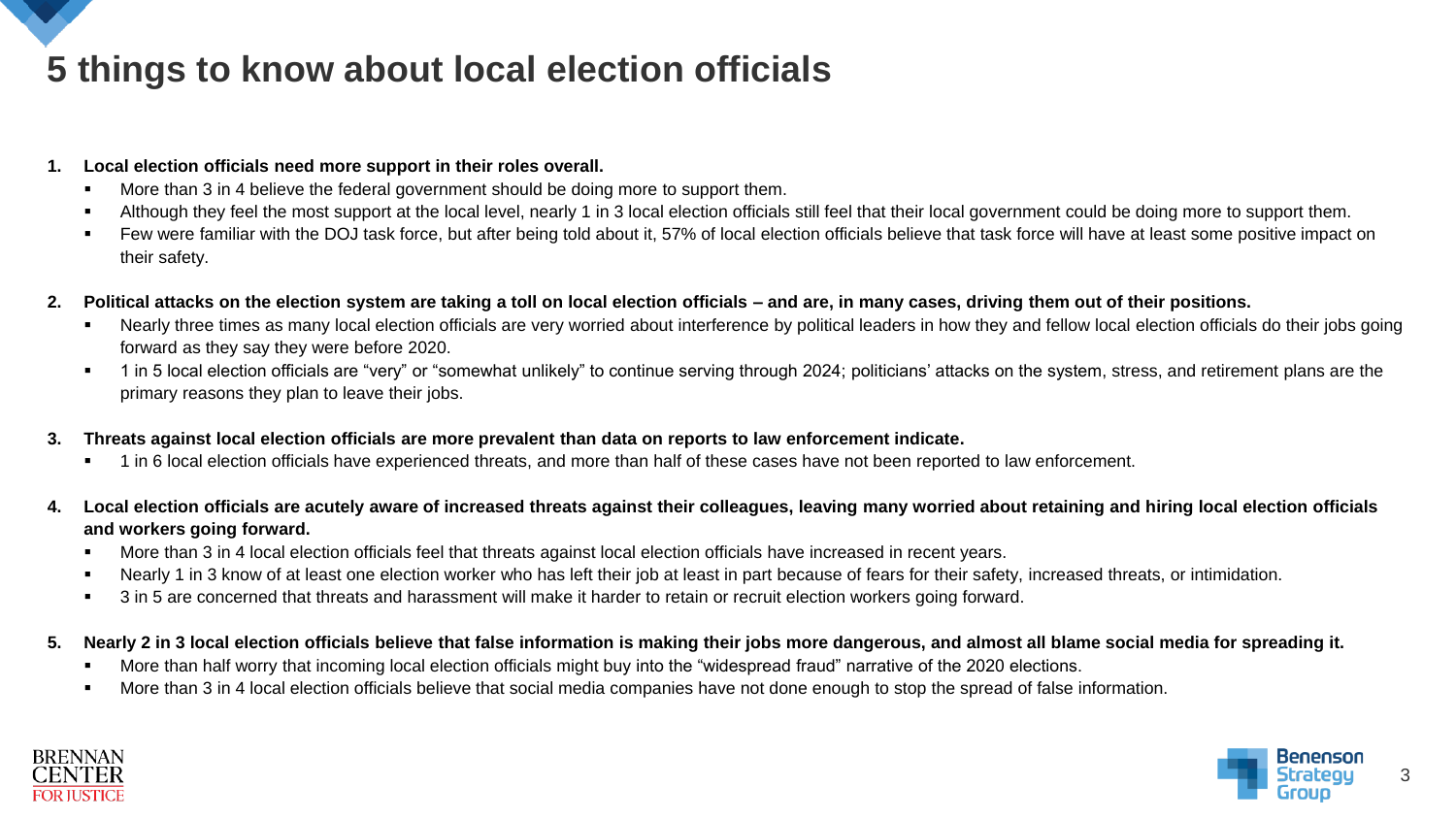# **Threats, harassment, and intimidation**



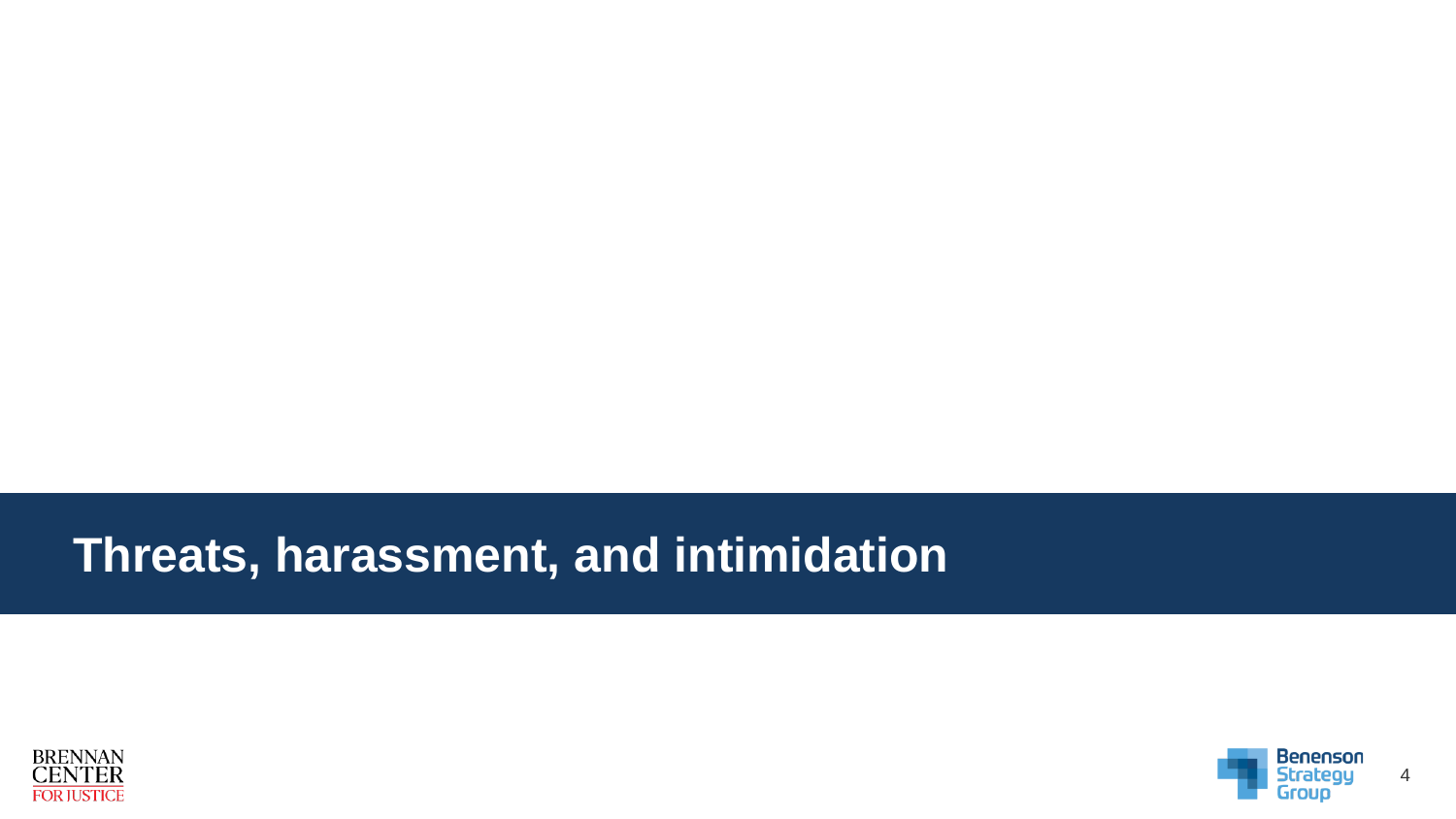### **Local election officials are acutely aware of increased threats, and more than half are concerned about the safety of their colleagues going forward**

**Do you feel that threats against election officials have increased, decreased, or have stayed about the same as in recent years?**



**Please indicate how concerned you are as an election official with each of the following in future elections.**





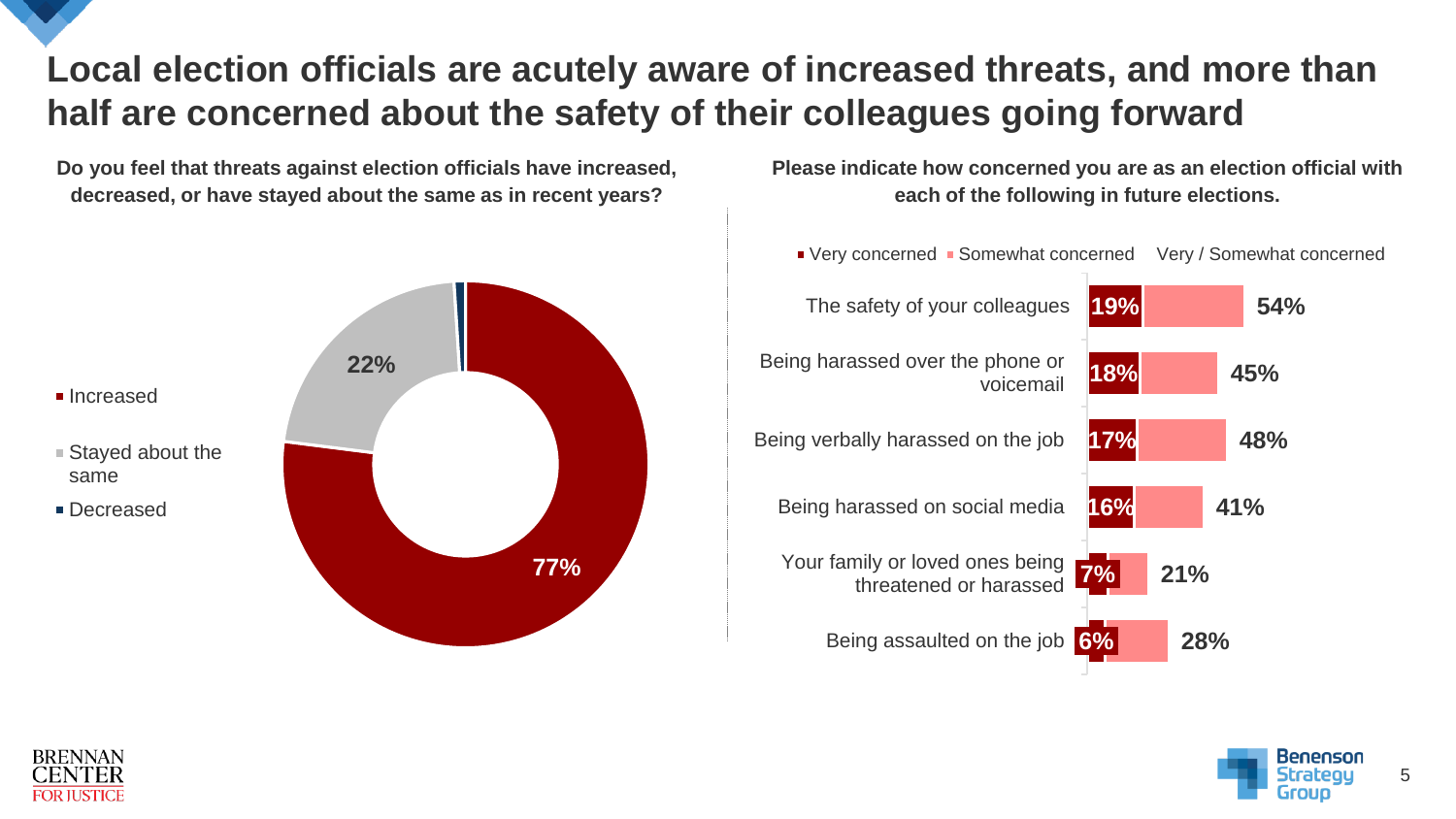#### **1 in 6 local election officials have personally experienced threats; more than half of these local election officials have been threatened in person**

**Have you ever been threatened because of your job as local election official?**



**How have you been threatened?** *Among the 17% of local election officials who have been threatened because of their jobs*





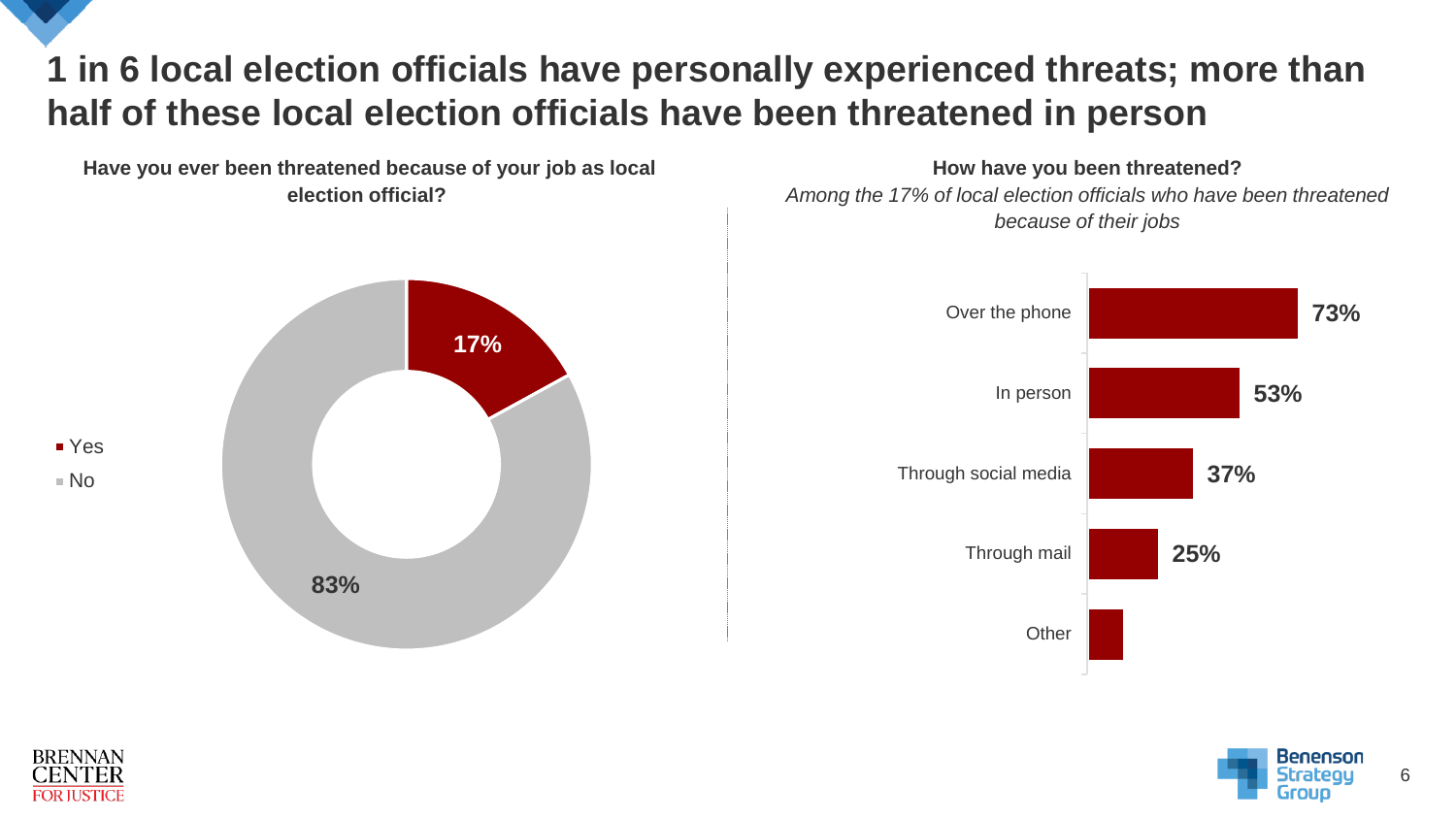## **More than half of threats against local election officials have gone unreported**

**Did you report this threat to law enforcement?** *Among the 17% of local election officials who have been threatened because of their jobs*



**To whom did you report this threat?** *Among the 8% of local election officials who have been threatened because of their jobs and reported this threat to law enforcement*





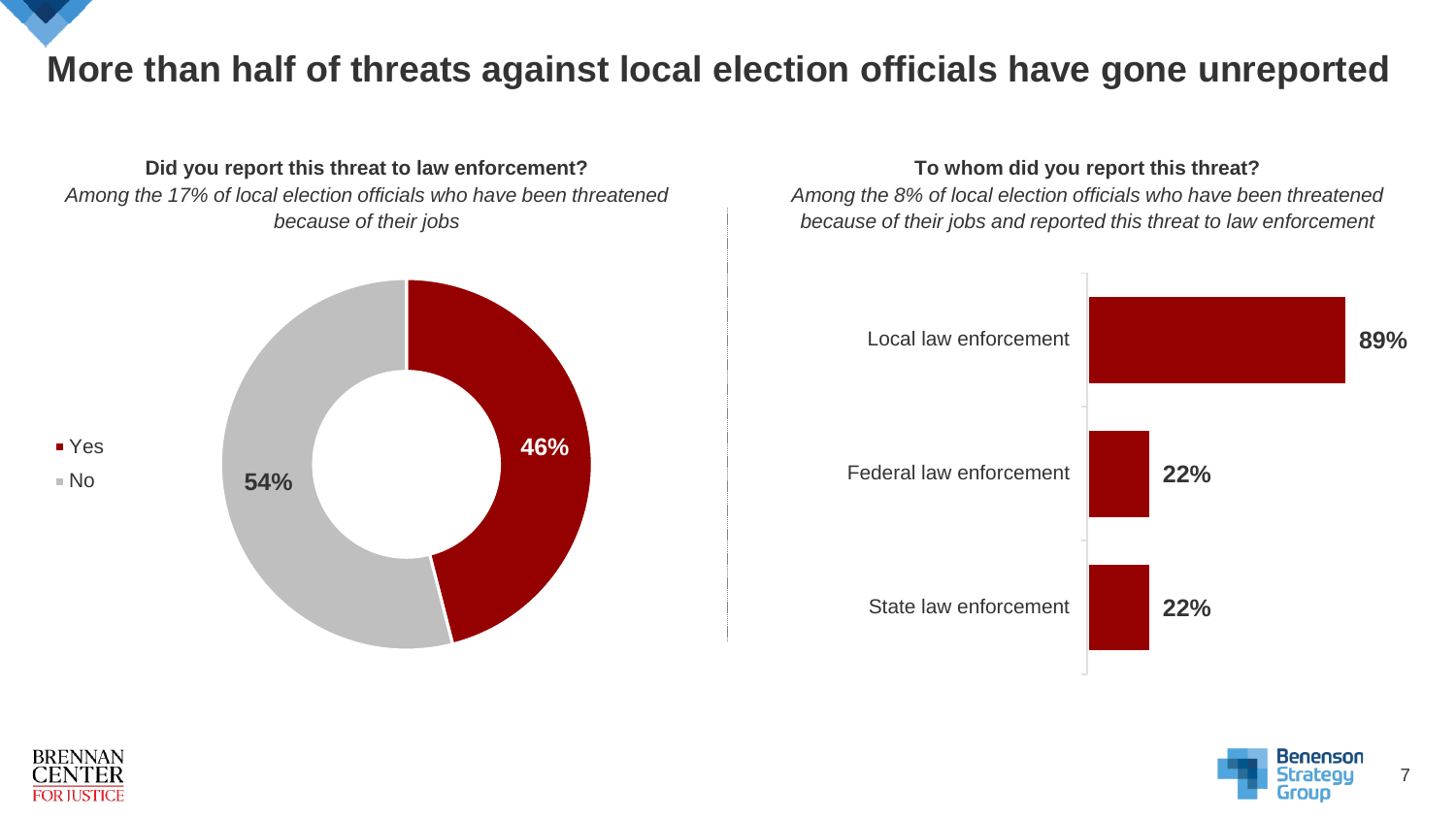# **Political interference**



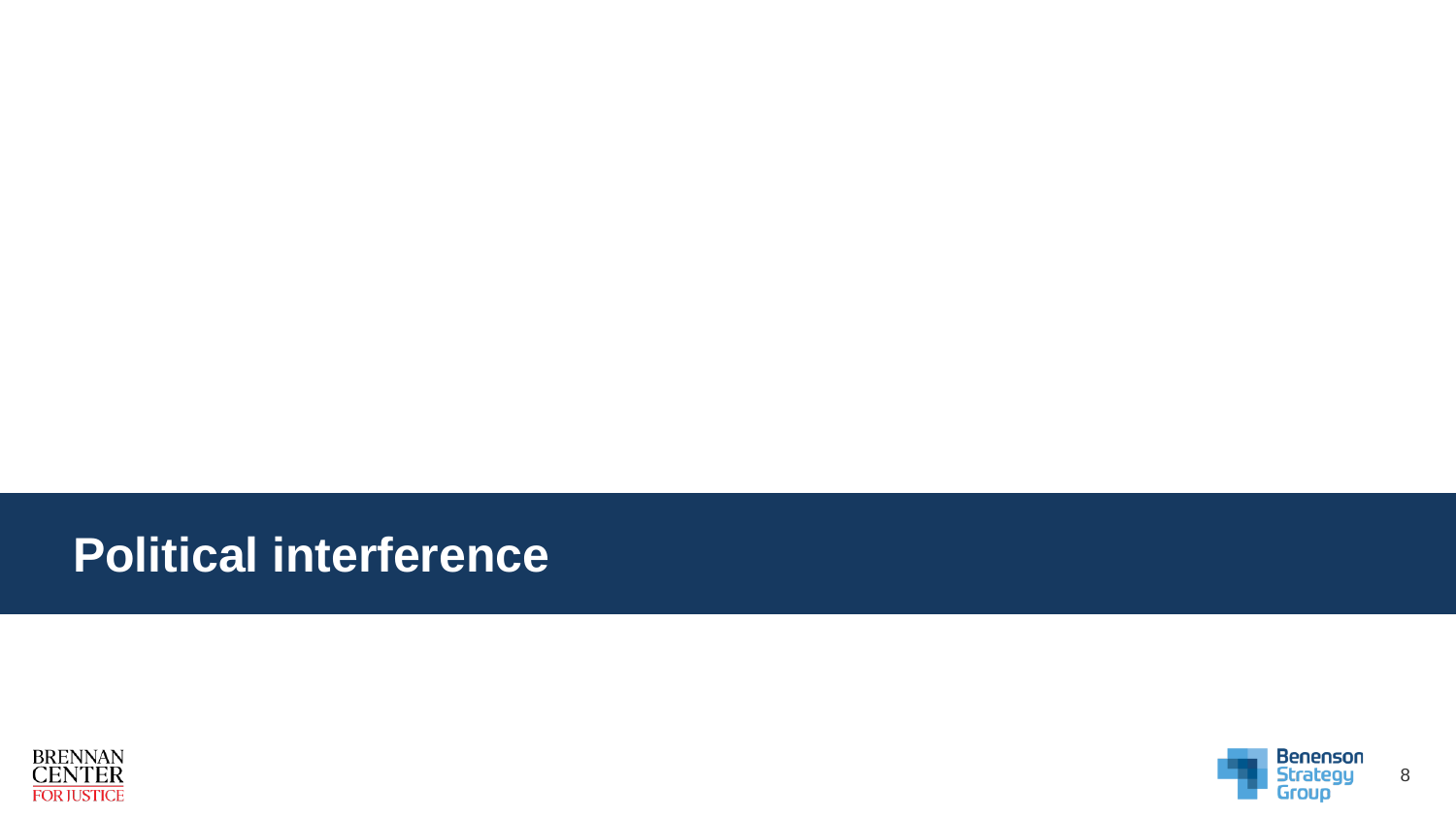### **Local election officials are concerned about political interference in the election process; 2020 appears to have been a tipping point**

**How worried are / were you about interference by political leaders in how you and your fellow election officials around the country do / did their jobs…?**

**13% 12% 36% 27% 23% 52% 23% 14%** Before 2020 In future elections Somewhat worried

**Please indicate how concerned you are as an election official about facing pressure to certify election results in favor of a specific candidate or party.**







Not at all worried A little worried

■ Very worried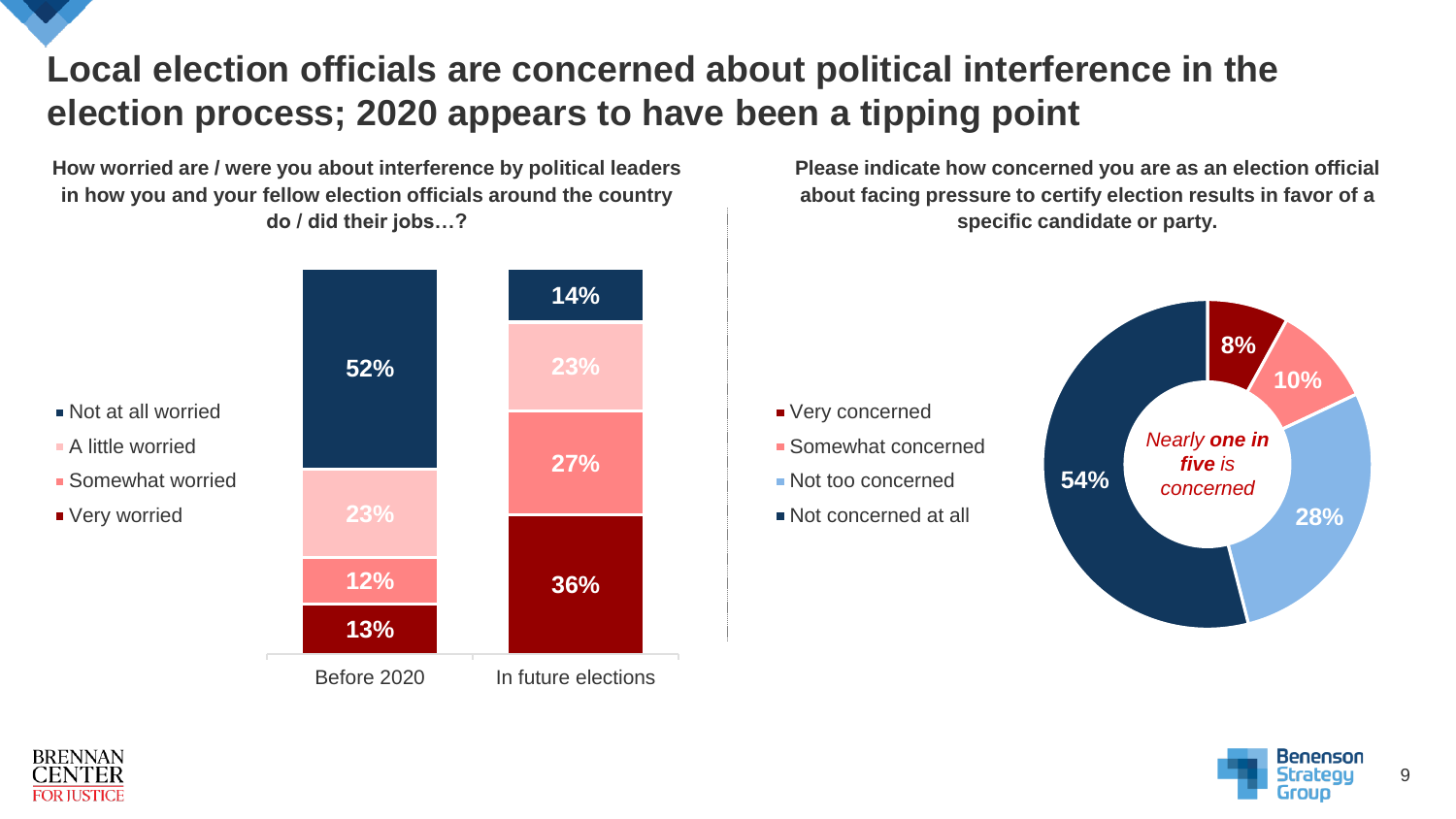# **Social media and false information**



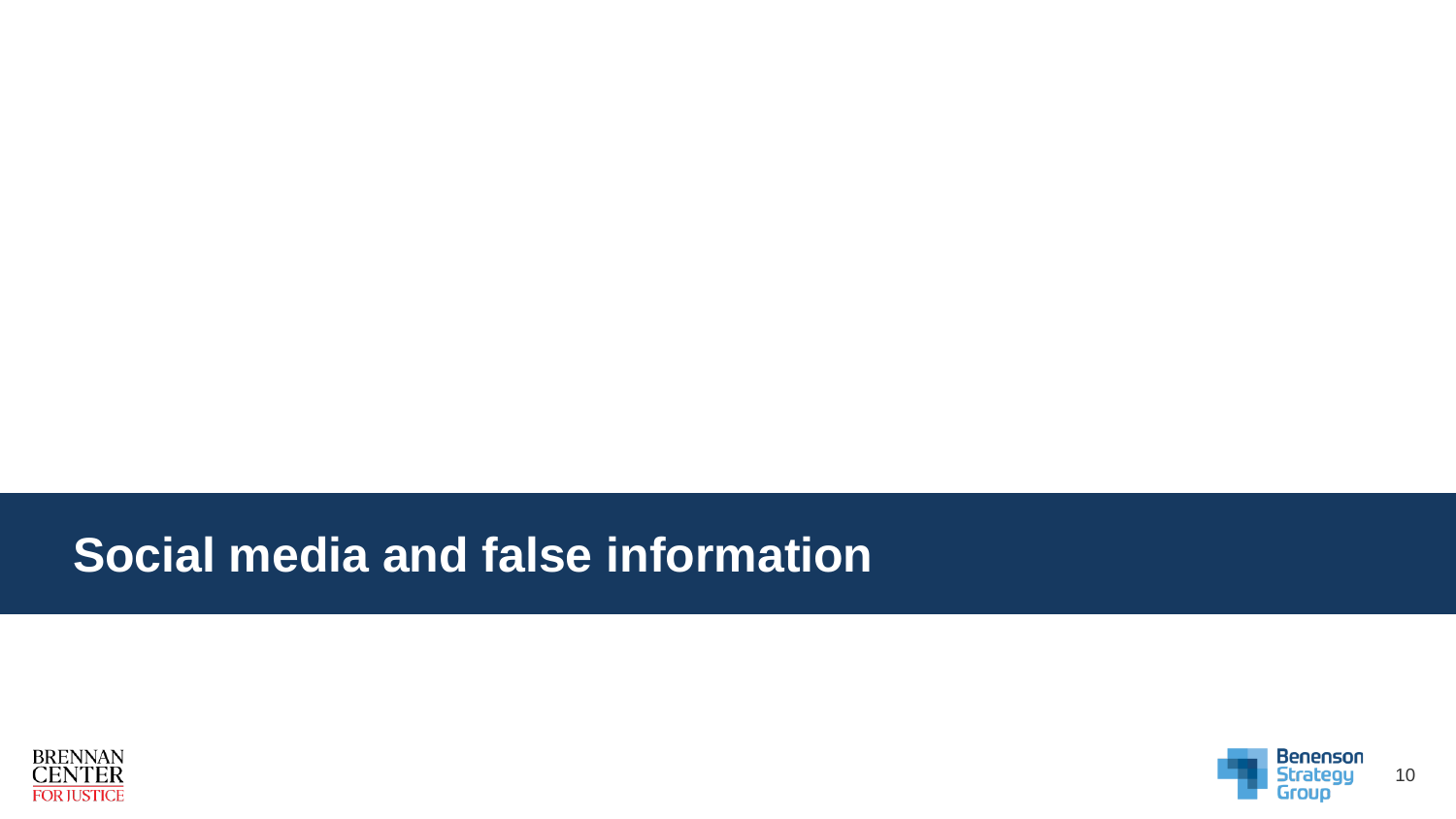## **Local election officials say social media is making their jobs more difficult and dangerous**

**How much, if at all, do you believe social media has made your job as an election official more…?**





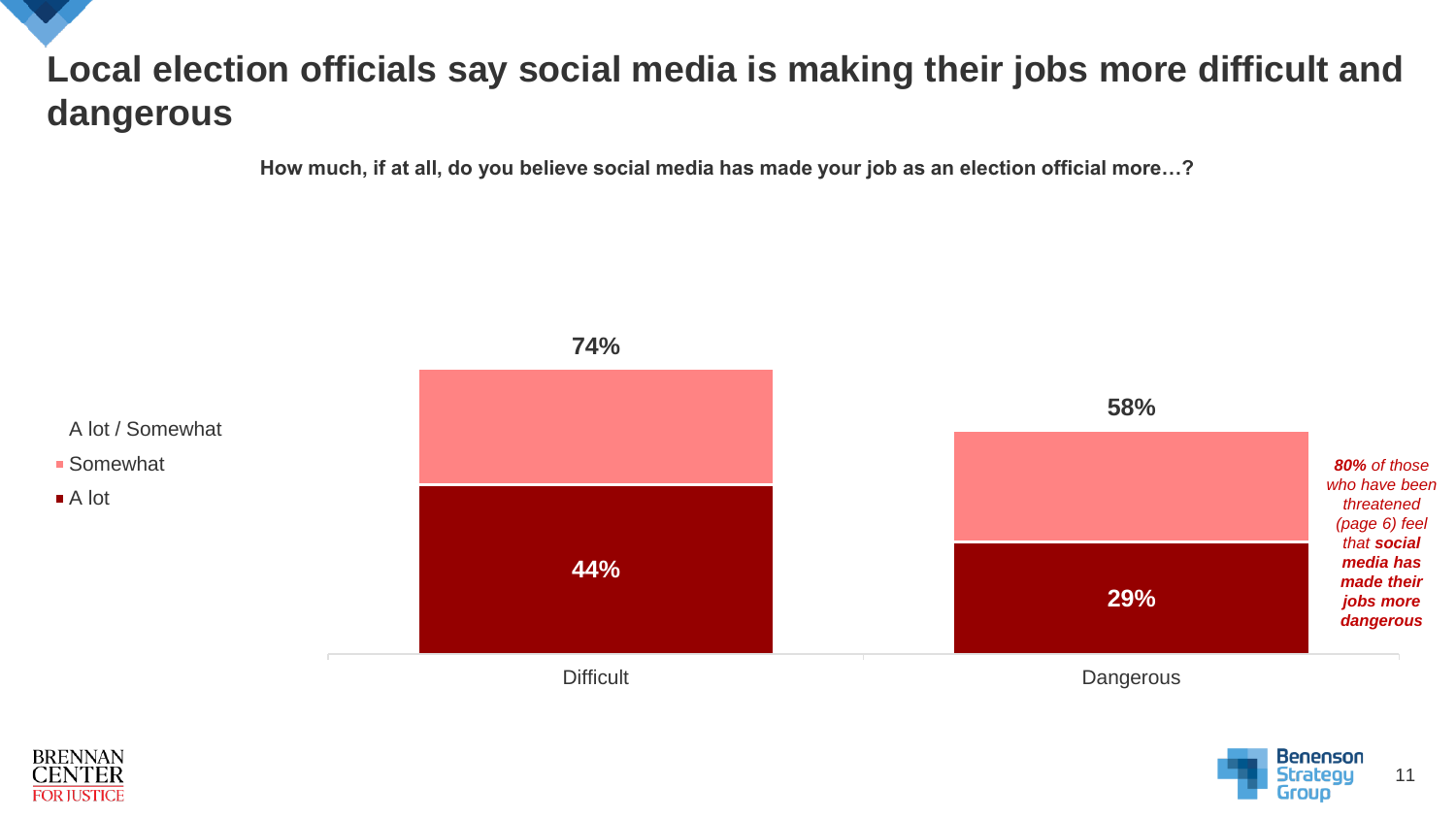### **Local election officials agree that social media is responsible for spreading false information, which nearly 2 in 3 say is making their jobs more dangerous**

**How much, if at all, do you believe social media is responsible for spreading false information?**







**How much, if at all, do you believe the spread of false information about elections has made your job as an election official more**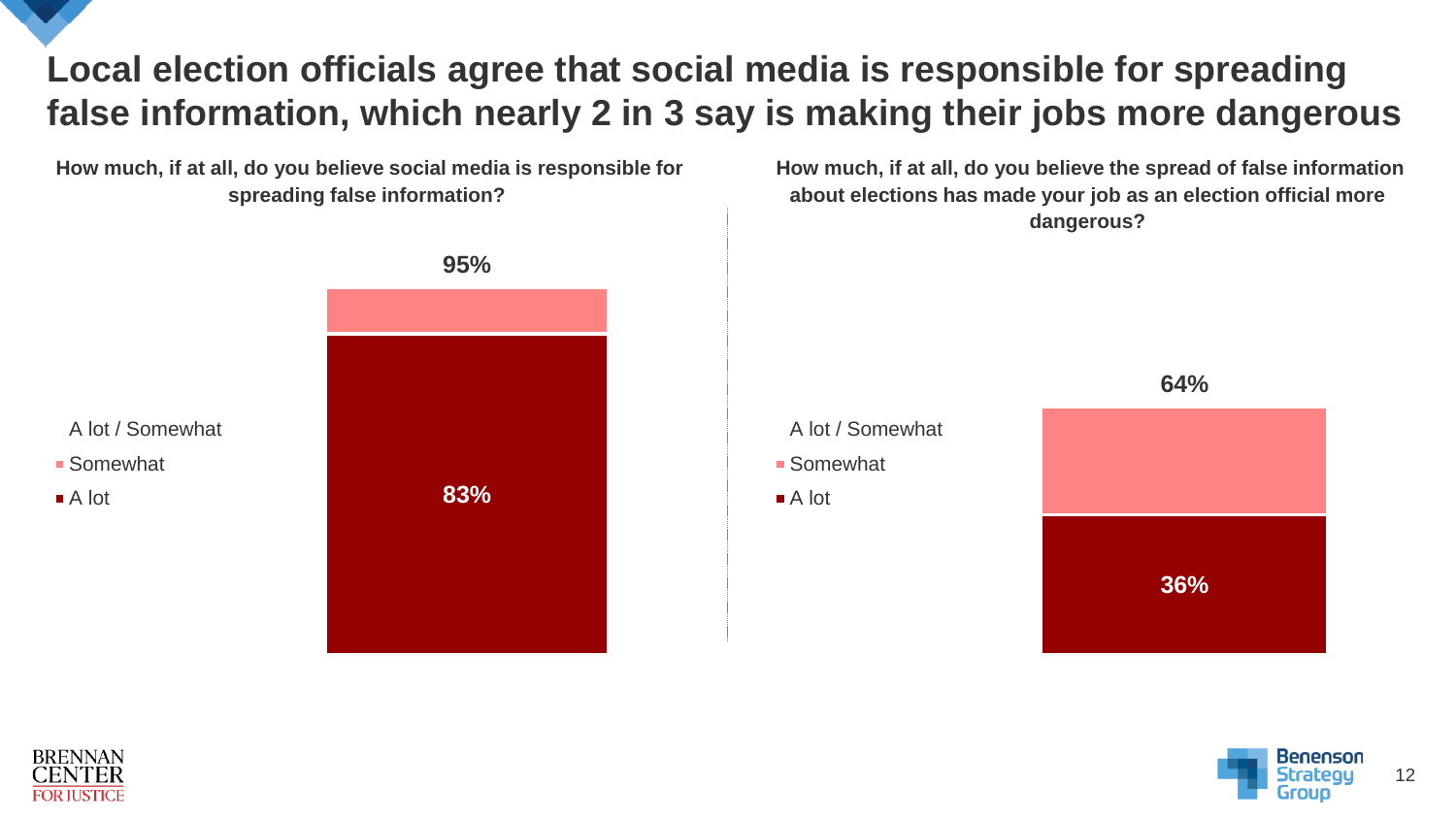#### **…and more than 3 in 4 want social media companies to do more to stop the spread of false information**

**Which of the following comes closest to your view?** *"Social media companies…to stop the spread of false information."*





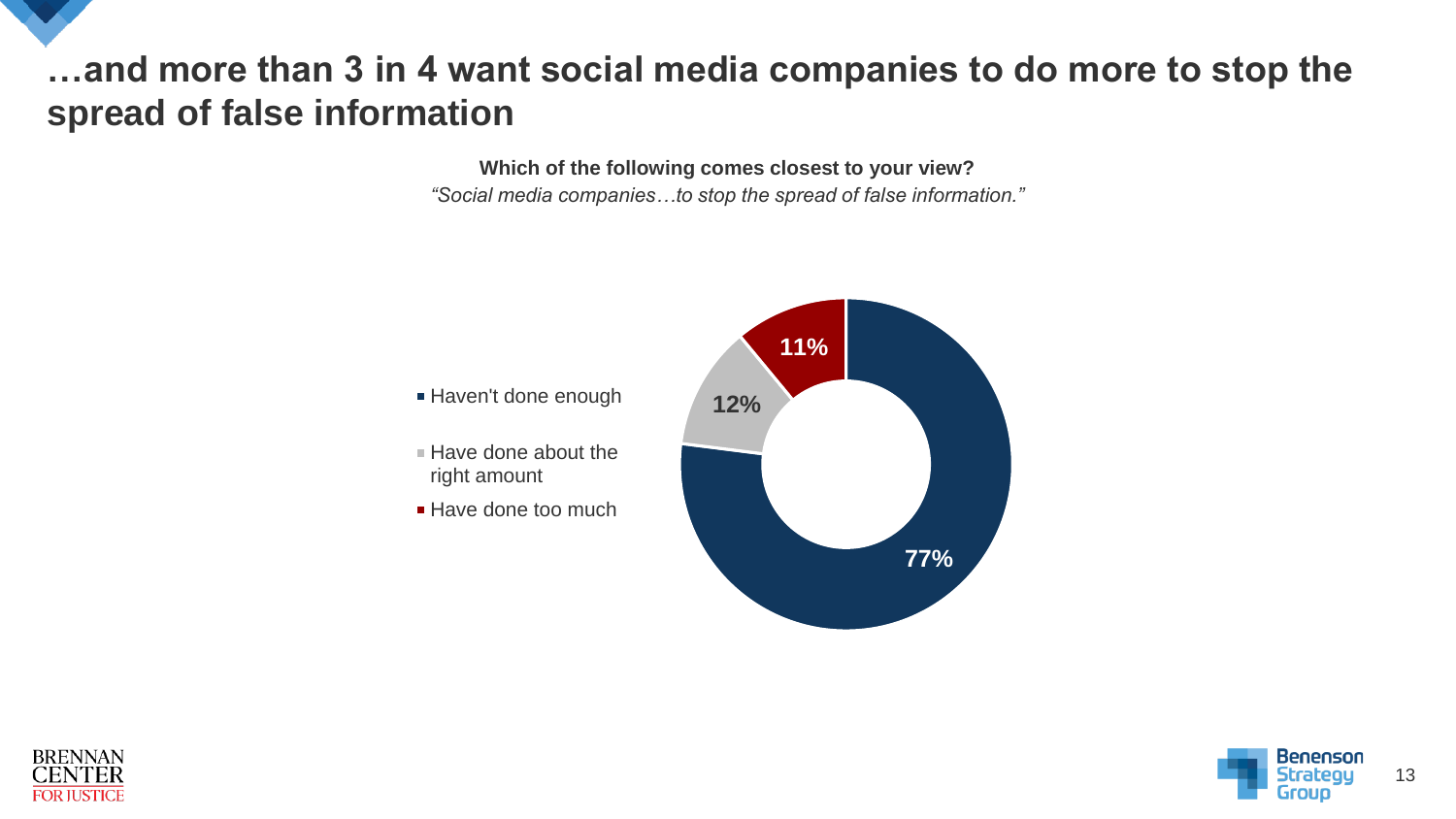## **More than half are concerned that some of their incoming colleagues might believe that widespread fraud occurred in 2020**

**Please indicate how concerned you are as an election official that some incoming local election officials might believe that there was widespread voter fraud during the 2020 elections.**





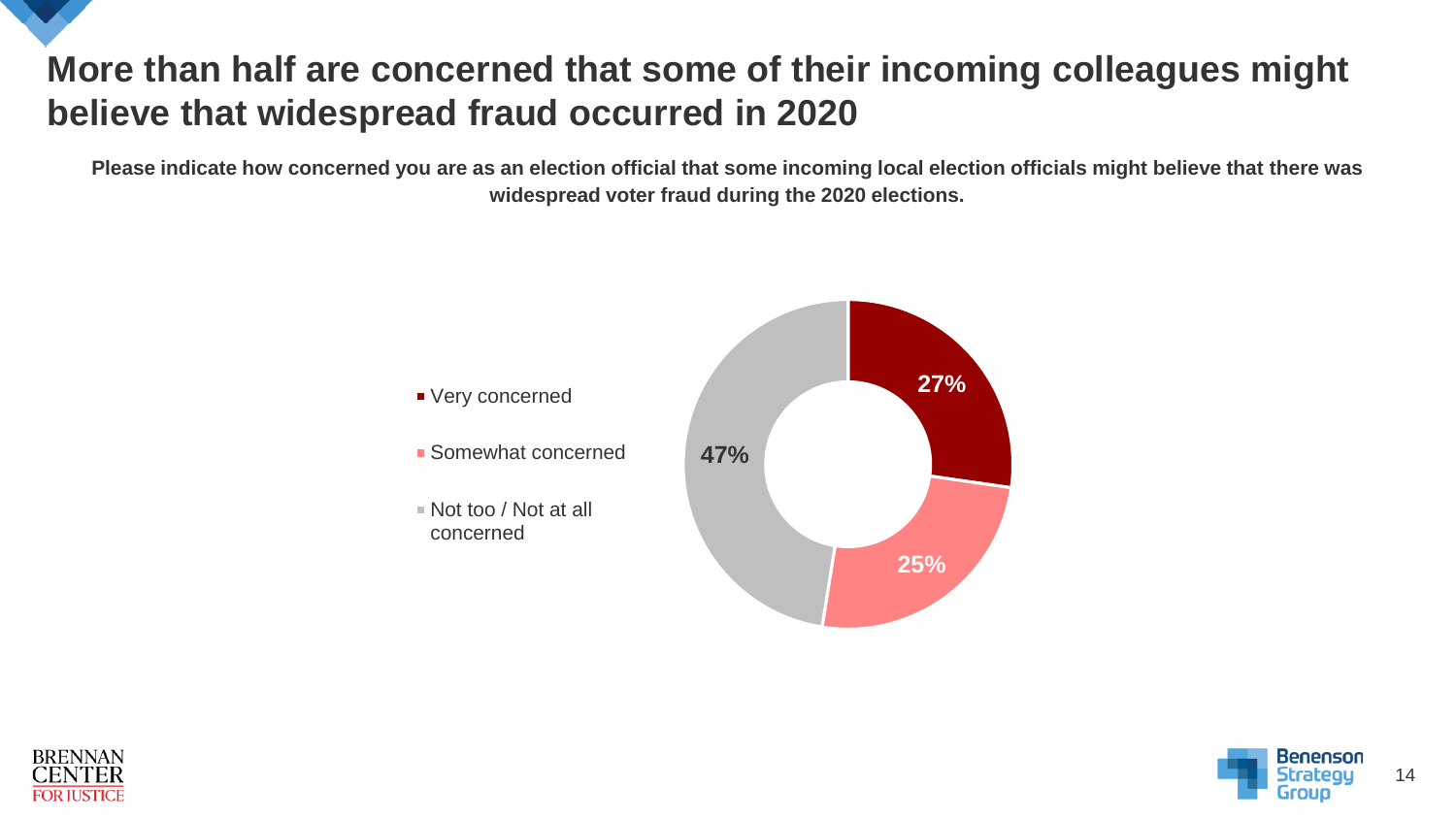



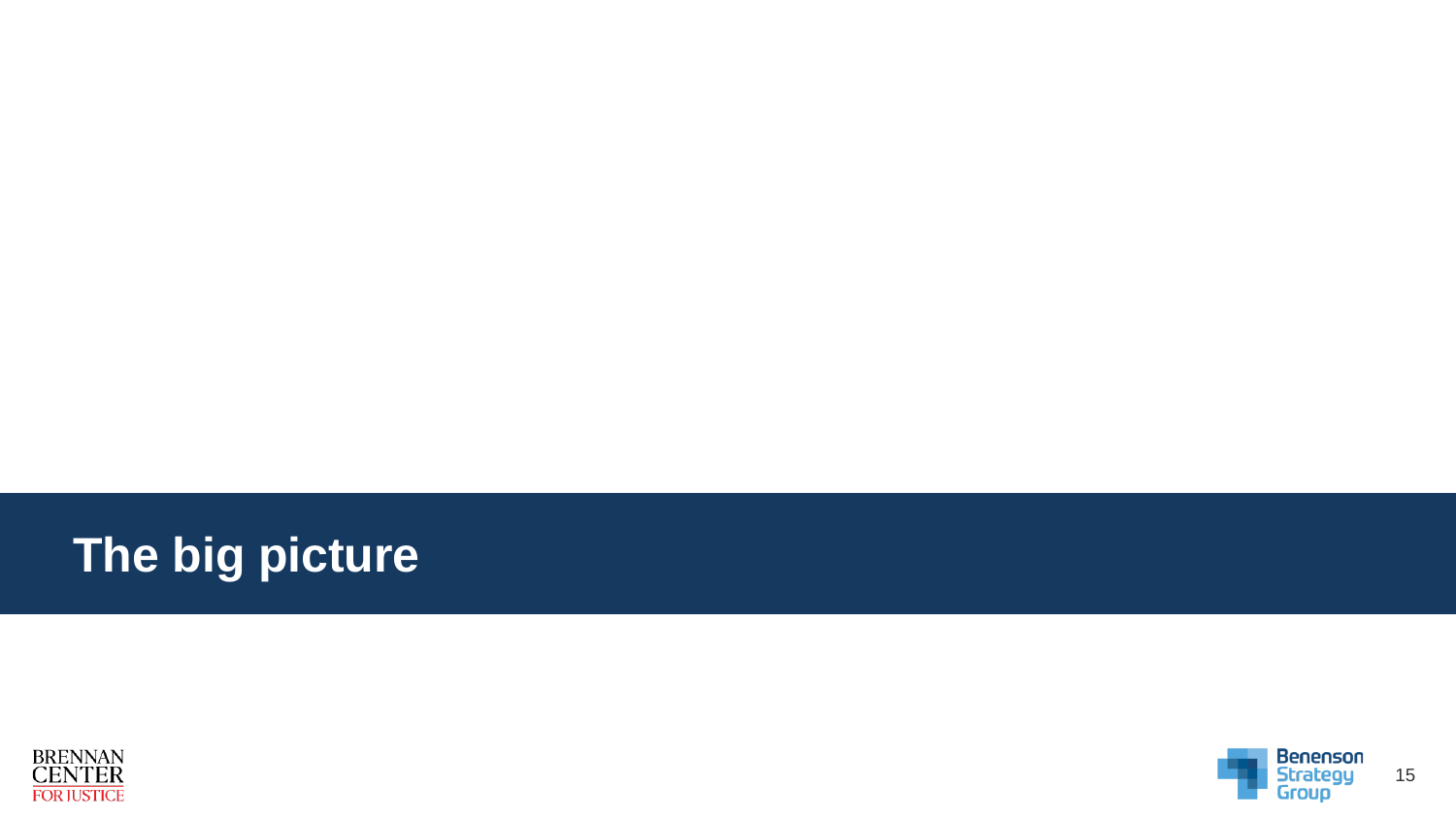#### **Despite numerous challenges, most local election officials enjoy their jobs and nearly a third say they are completely satisfied**

**How satisfied are you with your job as a local election official?**  *Please use a scale from 0-10 where 0 means "Not at all satisfied" and 10 means "Completely satisfied".*



*Average satisfaction rating: 8/10*

**How much do you agree or disagree with the following?**  *Please use a scale from 1-5 where 1 means "Strongly disagree" and 5 means "Strongly agree".*

**Strongly agree • Somewhat agree Strongly / Somewhat agree** 

**40% 39% 39% 36% 75% 74% 74% 69%** I feel fairly well satisfied with my job I find real enjoyment in my job Most days I am enthusiastic about my job I like my job better than the average person



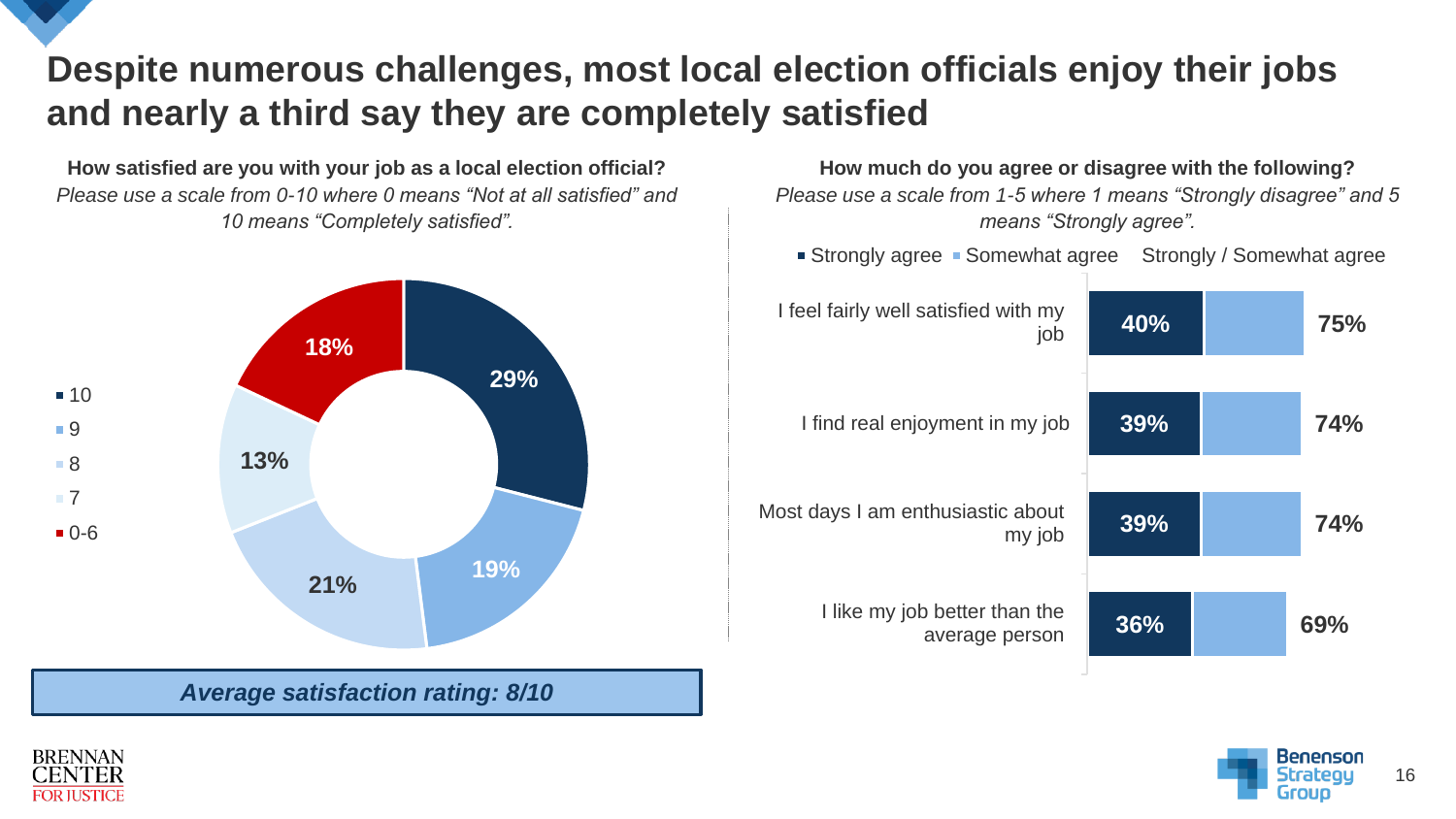**Altruistic factors motivate local election officials to do their jobs**

#### **Which of the following statements describe why you became a local election official?**







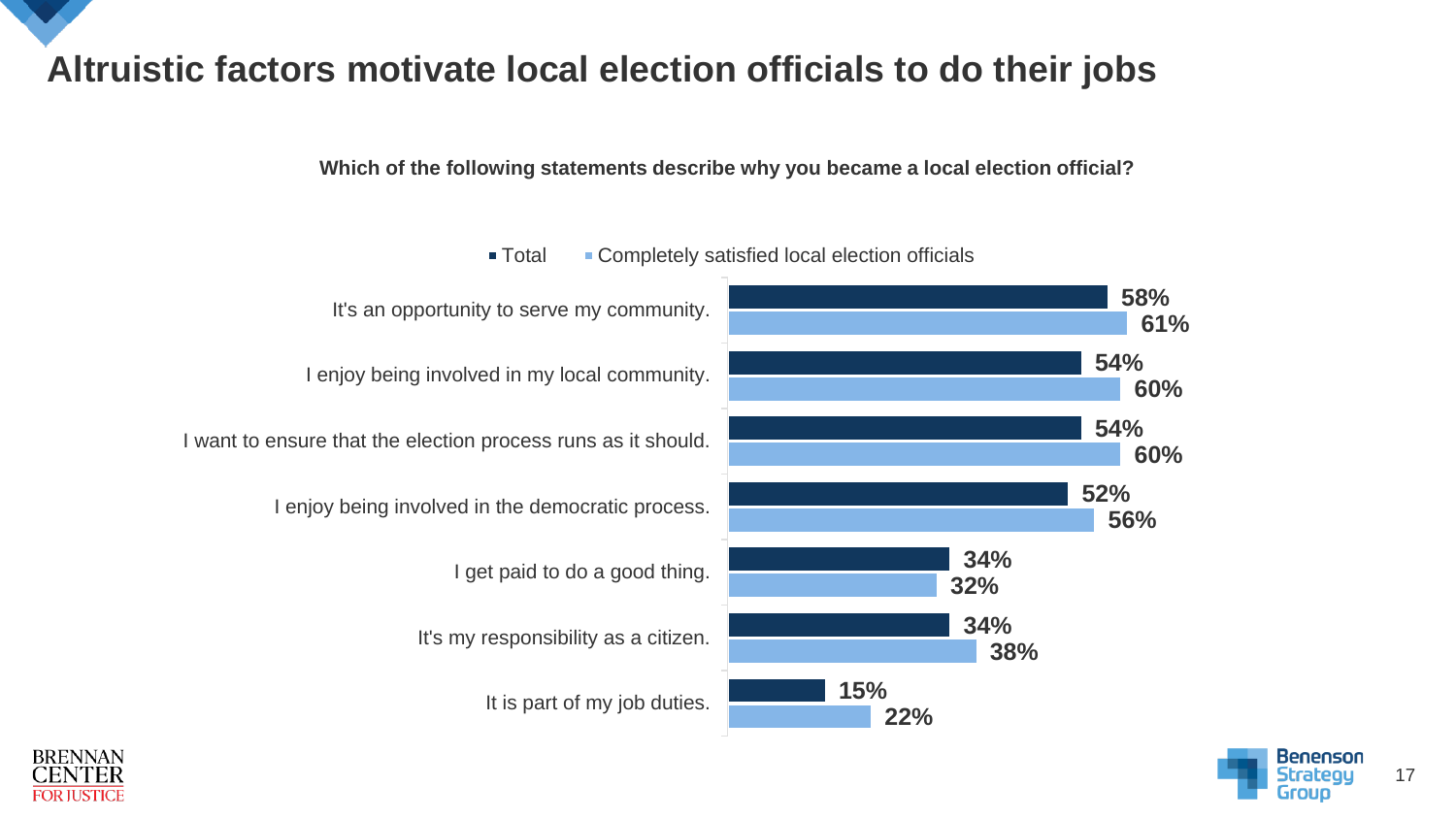### **However, we are facing a potential retention problem in 2024, driven primarily by politicians' attacks on the system as well as stress and retirement**

**How likely are you to continue serving as a local election official going forward in the...?**



**unlikely to continue to serve as a local election official? Please select your top two reasons.** *Among the 20% of local election officials who say they're unlikely to serve either in the 2022 or 2024 elections* **33% 30% 29% 20% 13% 12% 10%** Too many political leaders are attacking a system that they know is fair and honest. My job as a local election official adds a lot of unnecessary stress. I am reaching retirement age. Politics in America has become too nasty. The pay is too low. My job as a local election official is too demanding. My job as a local election official requires too much of my time.

**Which of the following statements come closest to describing why you are** 



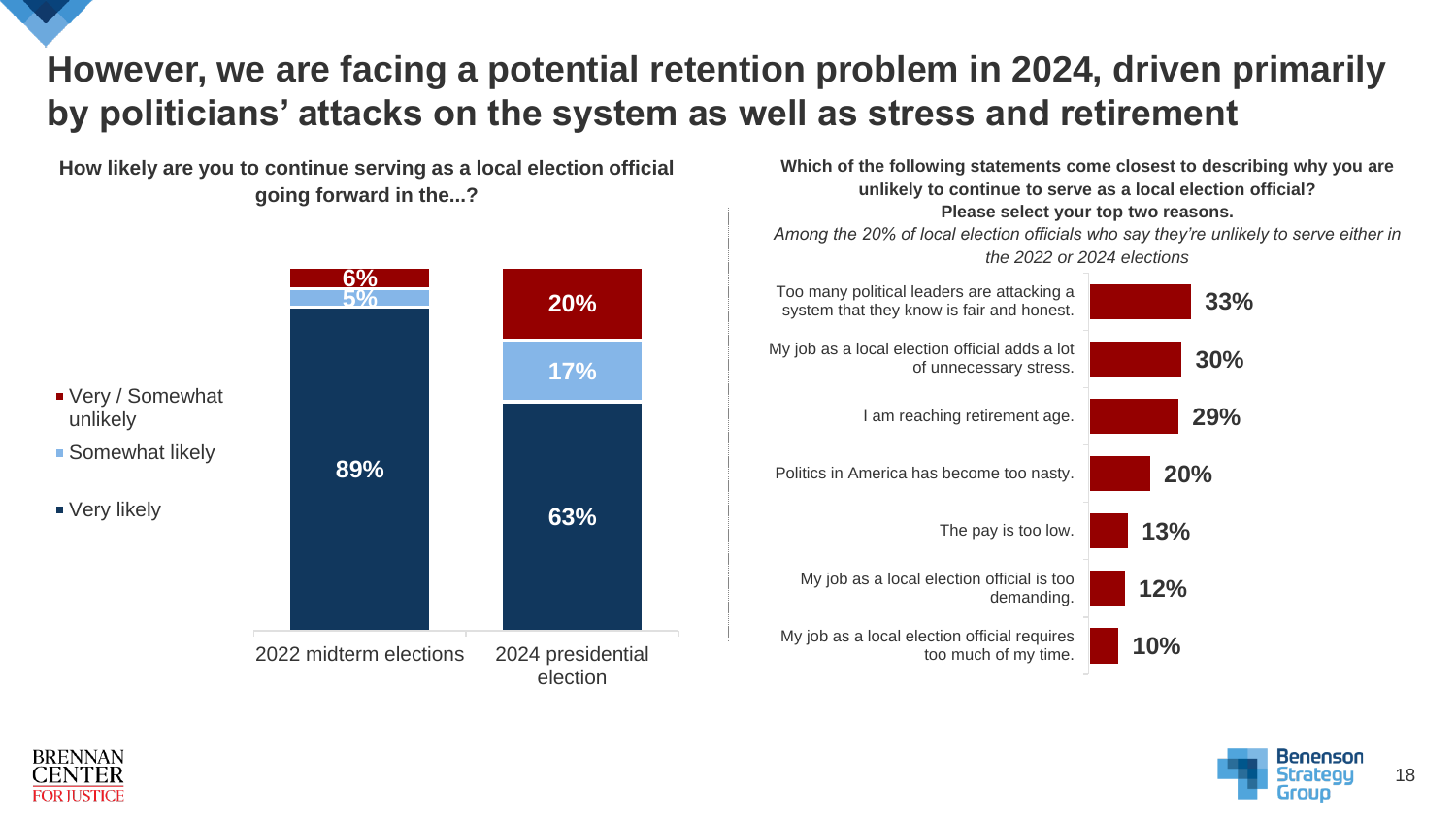#### **In fact, many know an election worker who has left their job at least in part out of fear for their safety; 3 in 5 worry threats will make recruitment difficult**

**Do you personally know of any local election officials or election workers who have left their jobs at least in part because of fear for their safety, increased threats, or intimidation?**



**Please indicate how concerned you are as an election official that threats, harassment, and intimidation against local election officials will make it more difficult to retain or recruit election workers in future elections.**





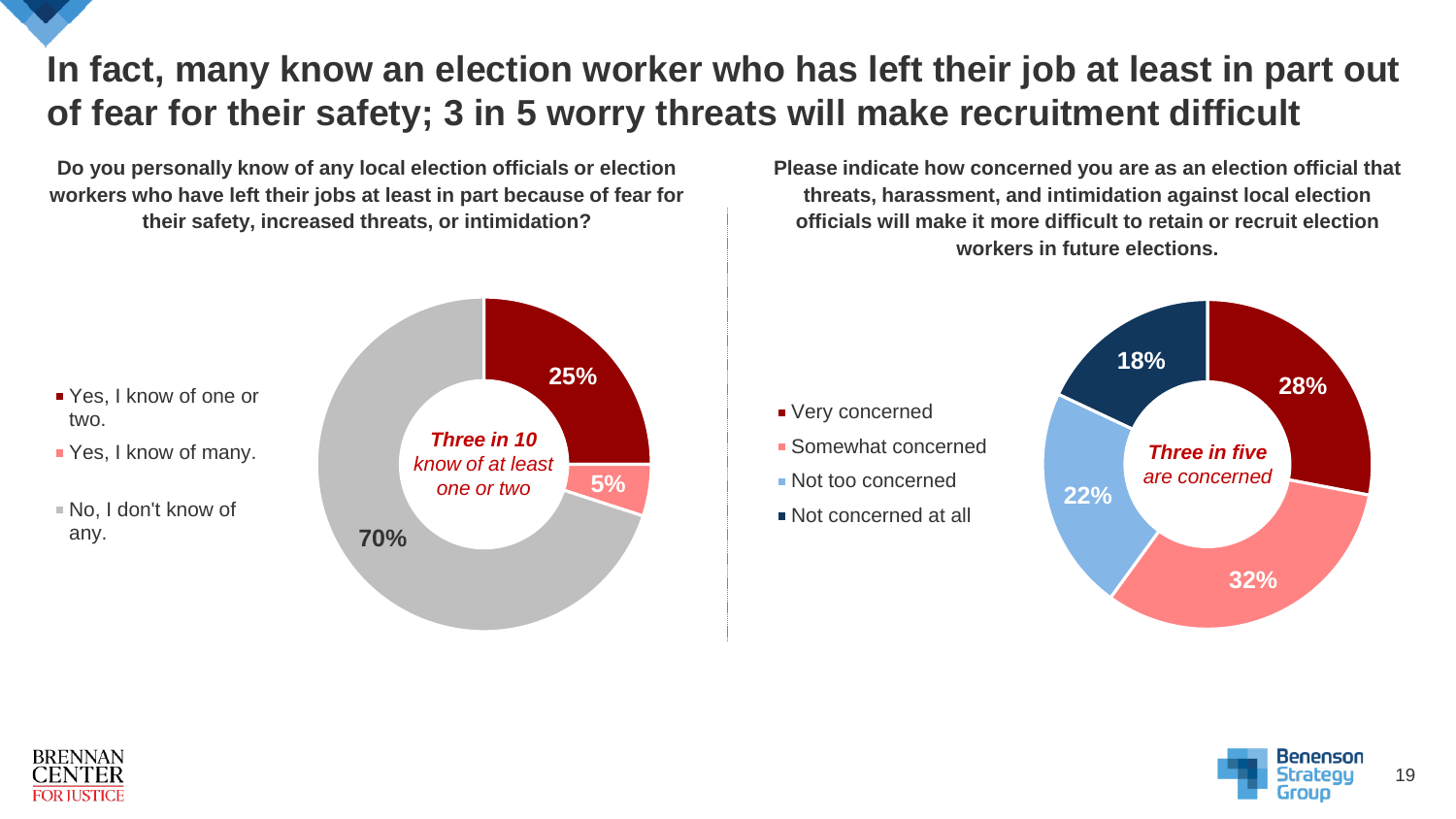#### **The retention problem is concentrated nearly entirely among the least satisfied local election officials**

**How likely are you to continue serving as a local election official going forward in the...?**

*Showing total likely to continue serving in each election by satisfaction level out of 10*



■ 2022 midterm elections **2024** presidential election



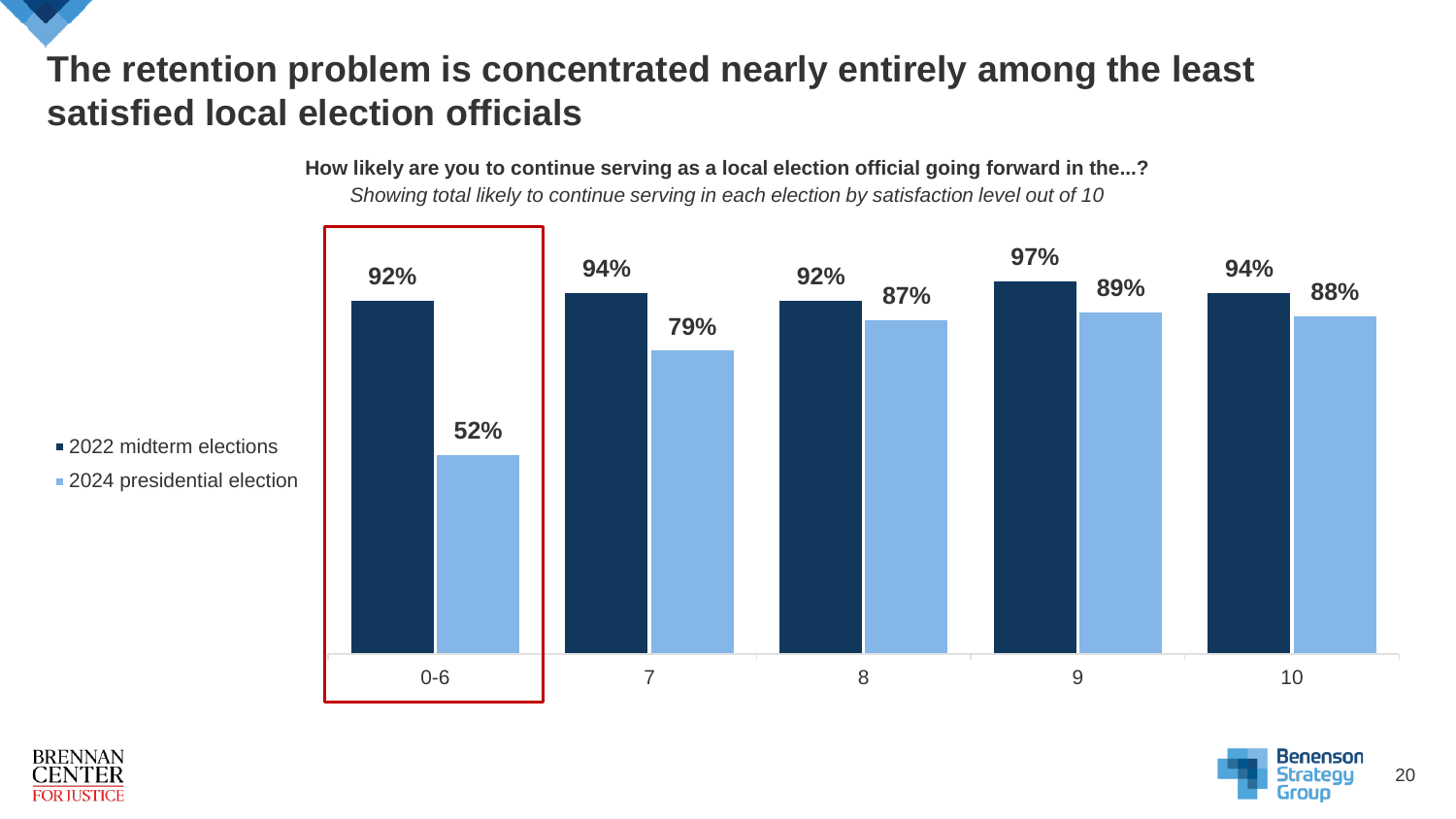# **Support from government**



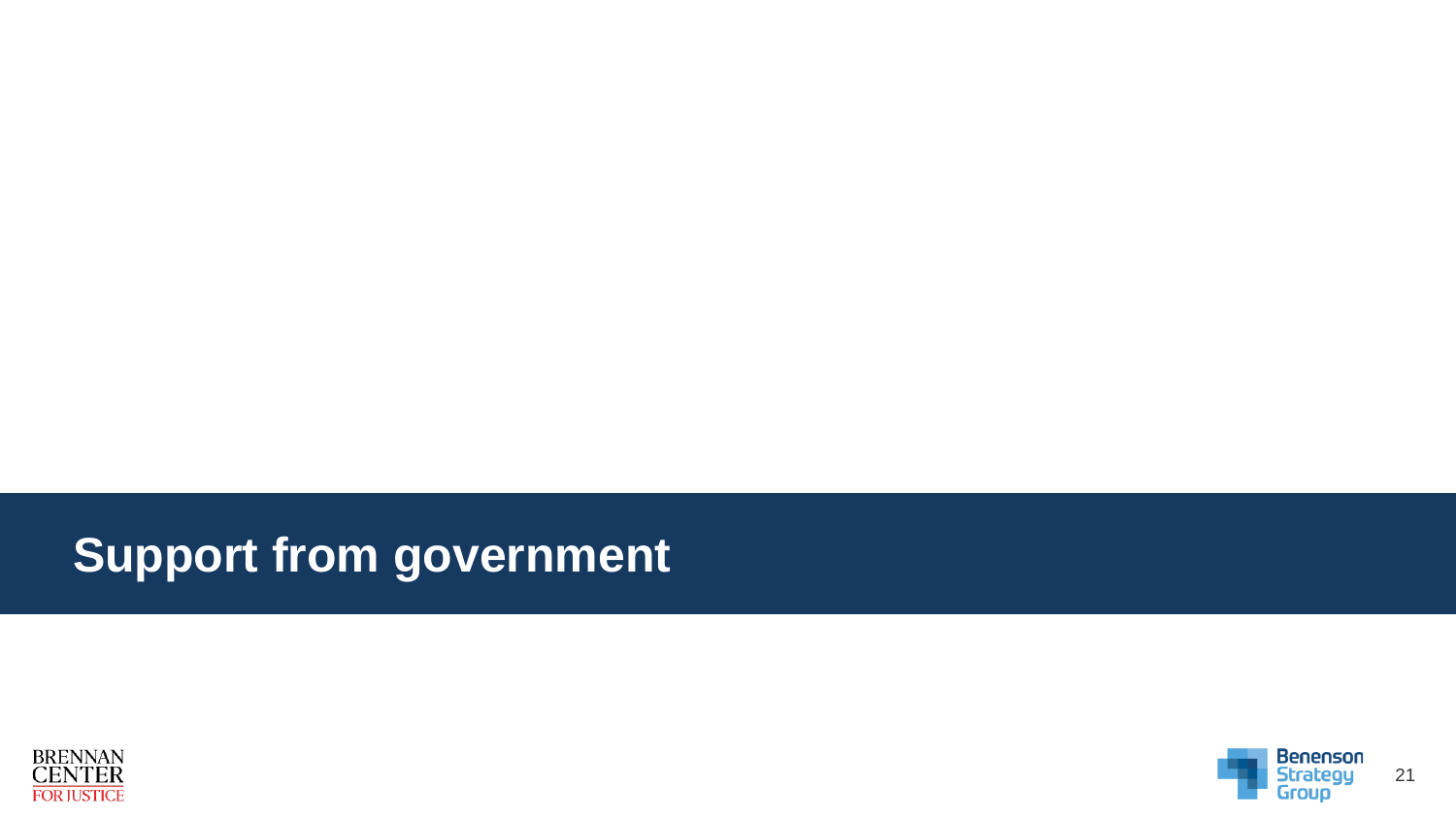## **Most local election officials say both state and federal government must do more to support them in their jobs**

**When it comes to being supported in your role as a local election official, which of the following comes closer to your view?**





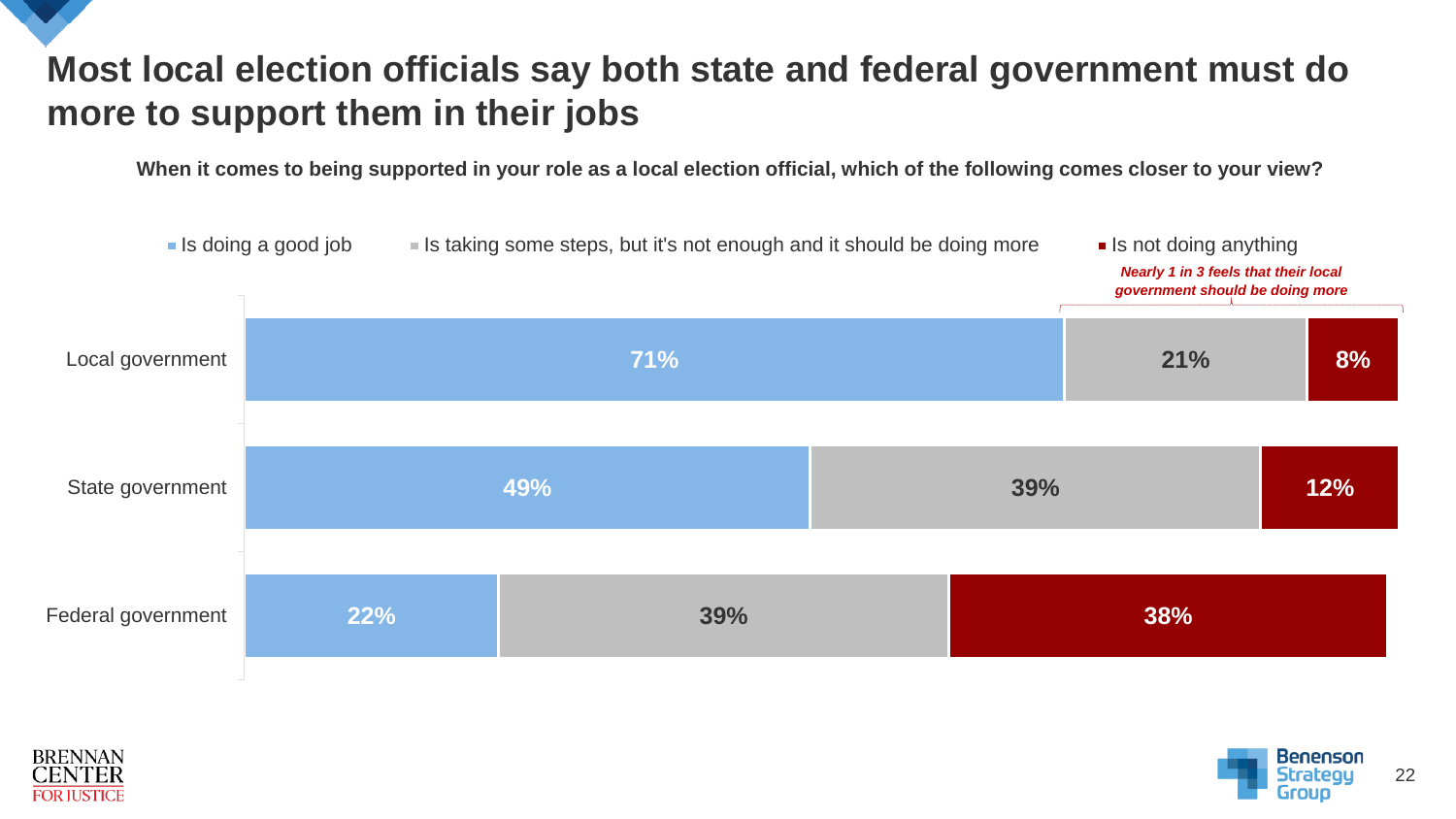#### **While few are familiar with the DOJ task force, 57% believe it will have a positive effect when they are told about it**

Not at all confident **Not very confident** Somewhat confident

Very confident

**The U.S. Department of Justice recently launched a task force to identify, investigate, and prosecute threats against local election officials. How familiar, if at all, are you with this task force?**



**How confident are you that this task force's investigation and prosecution of threats against election officials will make you feel safer in your role as an election official?** *After reading an explanation of the task force*







know much